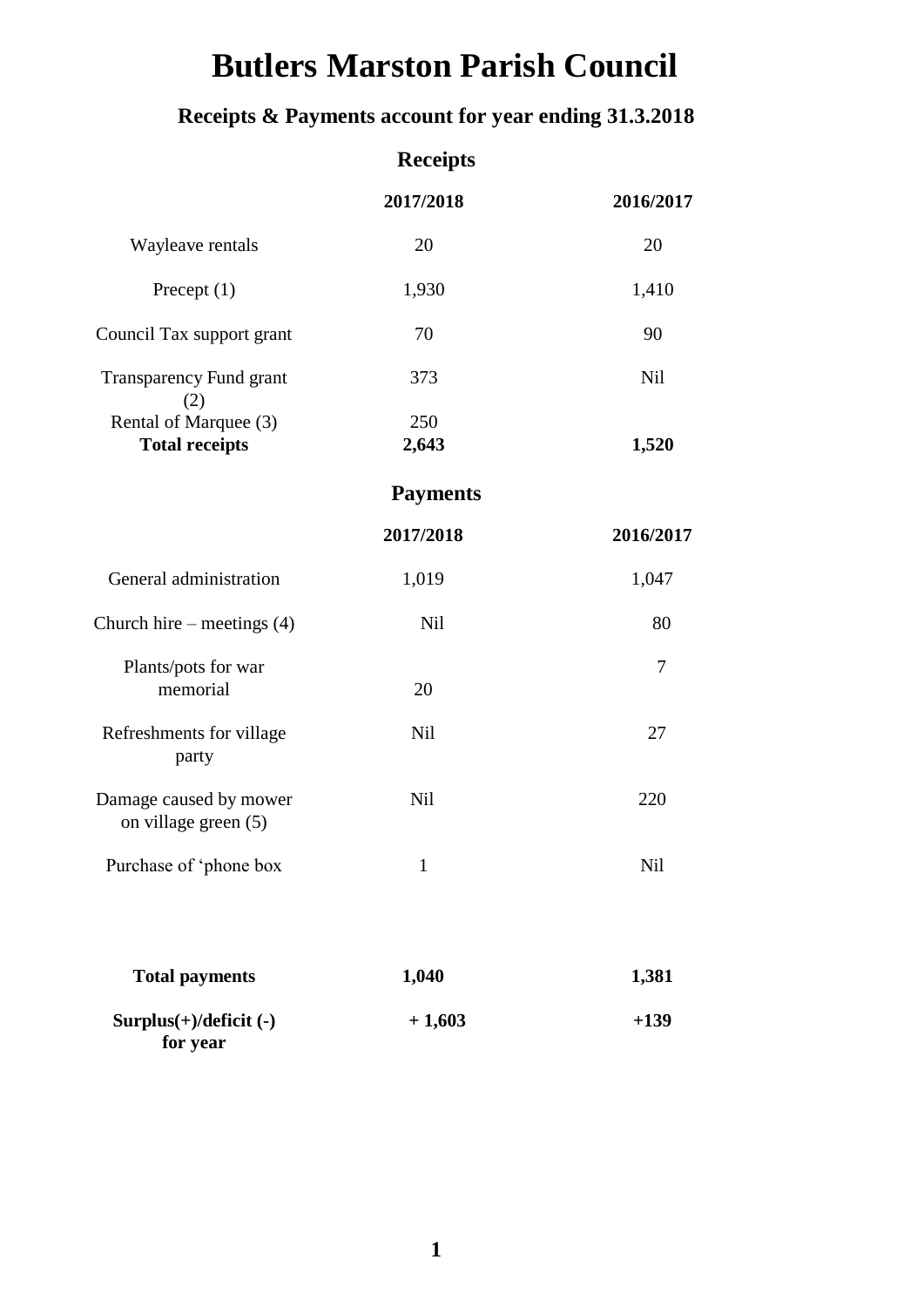### **Cumulative fund balance**

| As at 1 April 2017   | 1,065 | 926    |
|----------------------|-------|--------|
| +/ - surplus/deficit | 1,603 | $+139$ |
|                      | 2,668 | 1,065  |

## **As at 31.3.2018 these funds are represented by :**

| Lloyds TSB current | 2,668 | 1,065 |
|--------------------|-------|-------|
| account            |       |       |

### **Bank Reconciliation**

| Balance @ 1.4.2017<br>Plus receipts<br>Less payments | 1,065.13<br>2,643.20<br>1,039.98 |
|------------------------------------------------------|----------------------------------|
| Balance as at 31.3.2018 as per cash book             | 2,668.35                         |
| Bank reconciliation @ 31.3.2018                      |                                  |
| Balance @ 31.3.2018 as per bank statement            | 2,668.35                         |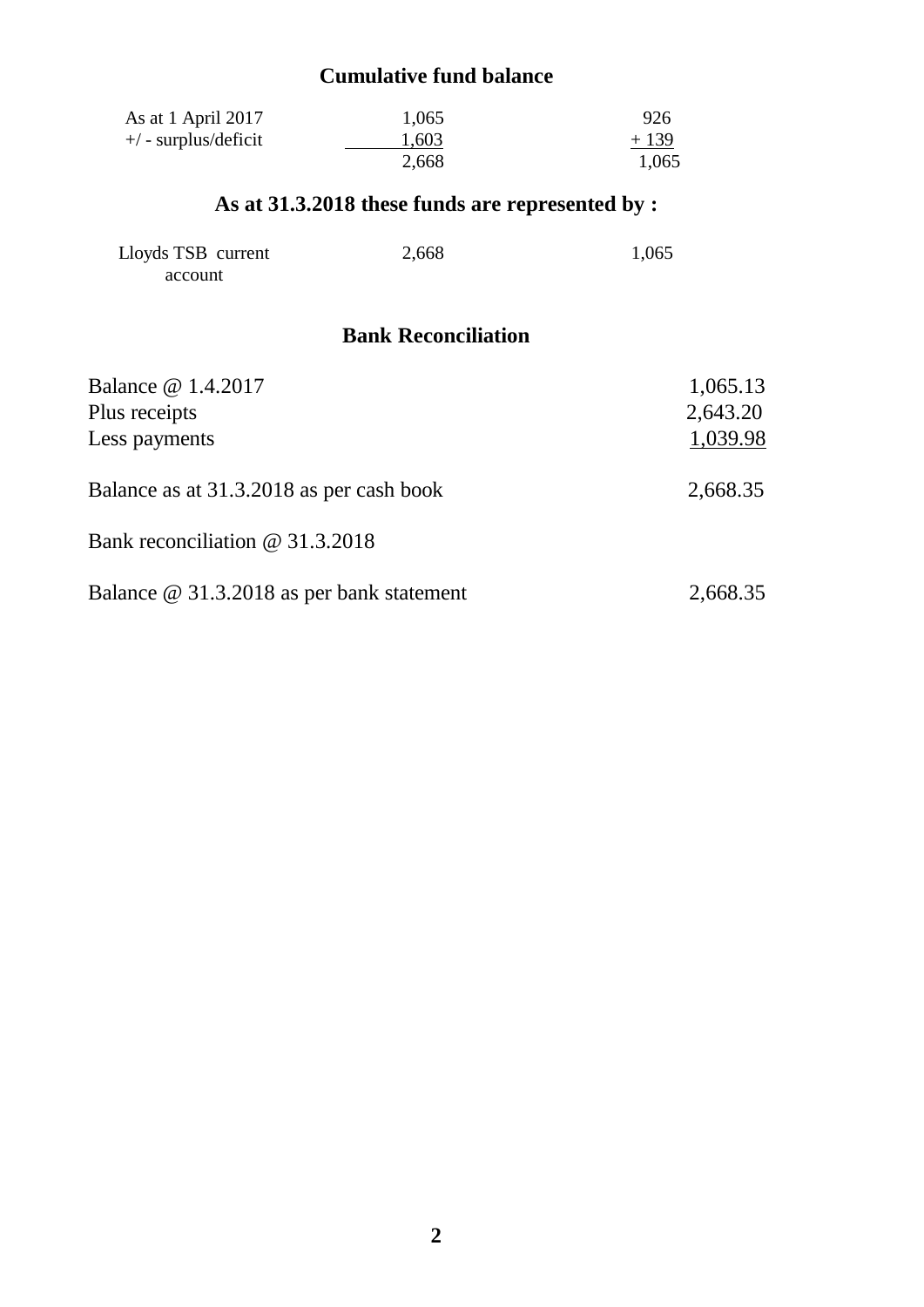## **Butlers Marston Parish Council**

|                   | Receipts 1.4.2017 – 31.3.2018 |                         |
|-------------------|-------------------------------|-------------------------|
| Date<br>27.4.2017 | <b>Description</b><br>Precept | <b>Amount</b><br>965.00 |
| 27.4.2017         | Council tax support<br>grant  | 35.00                   |
| 20.9.2017         | <b>Rental of Marquee</b>      | 250.00                  |
| 28.9.2017         | Precept                       | 965.00                  |
| 28.9.2017         | Council tax support<br>grant  | 35.00                   |
| 9.1.2018          | Wayleave rental               | 20.20                   |
| 12.3.2018         | <b>Transparency Fund</b>      | <u>373</u>              |
|                   | grant<br><b>Total</b>         | 2,643.20                |

## **Payments 1.4.2017 – 31.3.2018**

| Date      | <b>Description</b>             | <b>Amount</b> | <b>Cheque number</b> |
|-----------|--------------------------------|---------------|----------------------|
| 10.5.2017 | <b>Plants for War Memorial</b> | 20.00         | 497                  |
|           | <b>WALC</b> subscriptions      |               |                      |
| 11.5.2017 | 2017-2018                      | 95.26         | 498                  |
| 20.7.2017 | Aon Insurance                  | 219.42        | 500                  |
| 21.8.2017 | Purchase of telephone          | 1.00          | 499                  |
|           | Kiosk                          |               |                      |
| 18.9.2017 | Envelopes & postage            | 4.30          | 501                  |
| 18.9.2017 | Clerk's fees                   | 700.00        | 502                  |
|           | <b>Total</b>                   | 1,039.98      |                      |

## **Details of expenditure on general administration**

| Subscription to Warks & West Midlands association of local councils | 95.26    |
|---------------------------------------------------------------------|----------|
| Insurance & insurance tax                                           | 219.42   |
| Clerk's fees                                                        | 700.00   |
| Envelopes $\&$ postage                                              | 4.30     |
| Total                                                               | 1,018.98 |